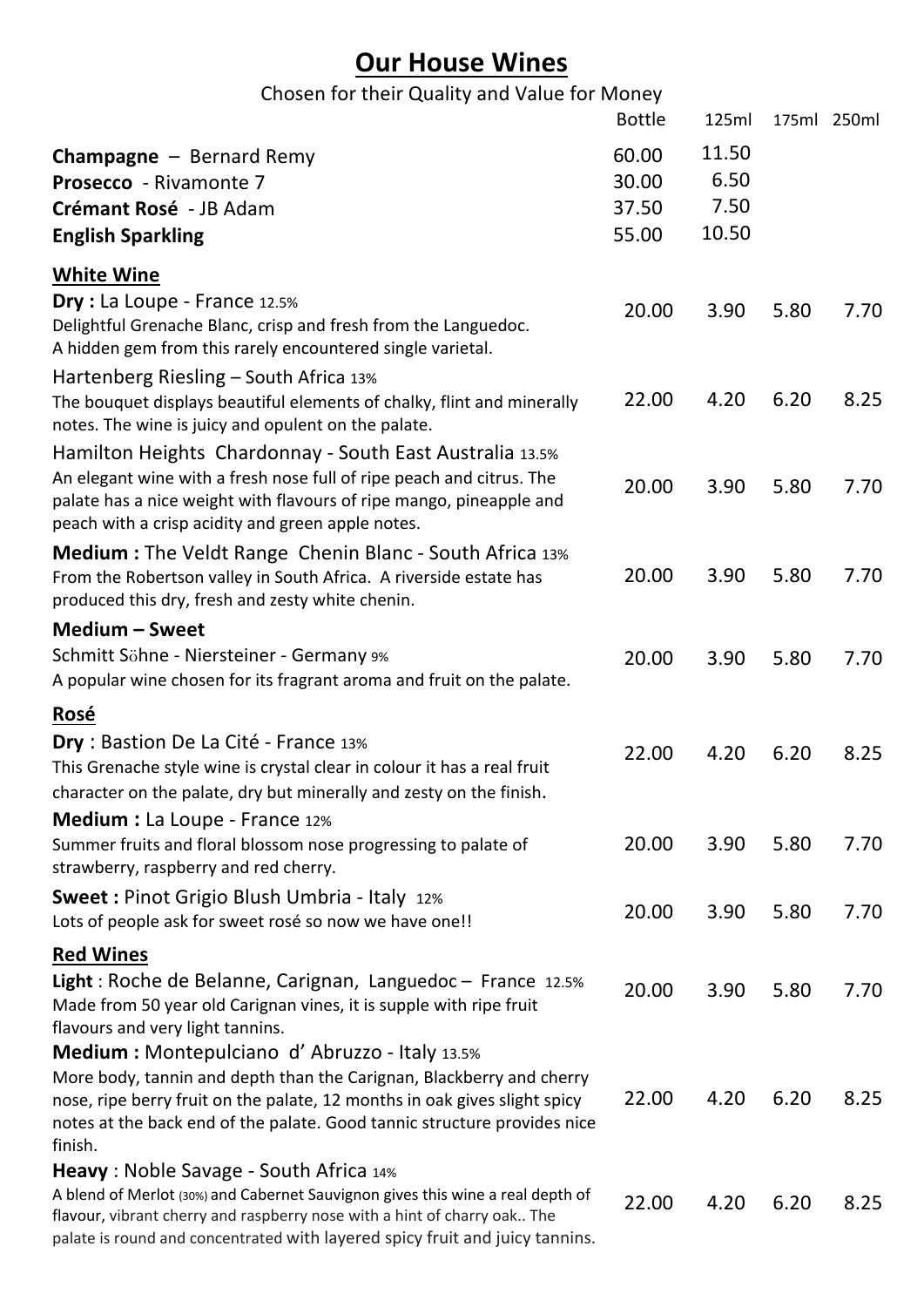## **White Wines**

| Torrontes - Bodegas Norton 2019<br>Excellent white from Mendoza, Argentina. Light and fresh with melon, white peach and lychee on<br>the palate. Finishing pleasingly long and fruity. 13.5%                                                                                                              | 21.50 |
|-----------------------------------------------------------------------------------------------------------------------------------------------------------------------------------------------------------------------------------------------------------------------------------------------------------|-------|
| La Segreta - Planeta 2018/19<br>This wine from Sicily is vibrant, full of flavour, dry and aromatic with a long finish. 12.5%                                                                                                                                                                             | 22.50 |
| Azabache, Viura - Spain 2017/18<br>Barrel fermented to bring excellent texture and buttery flavours to the wine, not just your<br>average white Rioja! 12%                                                                                                                                                | 22.50 |
| Viognier - Tournée du Sud 2019<br>A Classic French viognier with fresh acidity restraining its rich body. Clean palate of peach and<br>white pepper combining for a lengthy finish. 13.5%                                                                                                                 | 23.00 |
| Muscadet - Domaine des Herbauges 2018/19<br>Côtes de Grand lieu Sur Lie 12%                                                                                                                                                                                                                               | 24.00 |
| Viognier - Swartland Limited Release 2018/19<br>From South Africa, this beautifully styled Viognier with delightful aromas of orange and peach<br>combined with jasmine and full of finesse. 13%                                                                                                          | 24.00 |
| Valençay - Sébastien Vaillant 2018<br>From the Loire Valley, this wine is 80% Sauvignon with 20% Chardonnay, thus giving this wine<br>more depth and a nice rounded finish. Light lemon in colour, with a crisp fresh palate. 13.5%                                                                       | 25.00 |
| `Les Natures` - Pinot Blanc - JB Adam 2014/15<br>An organic French Classic. 12.5%                                                                                                                                                                                                                         | 25.00 |
| Pinot Grigo - La Di Motte 2019<br>Superb wine from Friuli. Deeper in colour and fuller in texture than you might expect, a very good<br>pinot! 13%                                                                                                                                                        | 25.50 |
| Turning Heads - Sauvignon Blanc 2019/20<br>This wine will not disappoint. One of New Zealand's best! 13%                                                                                                                                                                                                  | 26.50 |
| Pecorino - Golden Fleece 2019<br>This stunning wine from Italy was nearly extinct. In 2005 it was revived. Pecorino "Grape of the<br>Sheep" was once a snack for the sheep as they passed to lower pastures. It has luxurious, wild<br>honey and lemon flavour with a long full mineral-rich mouth. 12.5% | 28.50 |
| Mas Saint Laurent - 2018/19<br>What do the French drink with fish and shellfish in the Languedoc? Picpoul de Pinet.<br>This classy version is dry with a fruity edge. 13%                                                                                                                                 | 29.50 |
| Pinot Gris - Marlborough - New Zealand 2017/18<br>Aromas of poached pears and melon with underlying notes of quince and ginger. A full bodied<br>and luscious palate, showing fine balance between texture, fruit weight and acidity. 13.5%                                                               | 29.50 |
| Gruner Veltliner - Loimer - Austria 2019 12%<br>Precise nose of green apple and light spice, very fresh on the palate with a pleasingly long finish.                                                                                                                                                      | 30.00 |
| Sharpham DVR - 2018/19 11%<br>This local wine from Totnes is 7 Miles away. It is ripe & fruit driven but the palate is dry. Stone<br>fruits like white peach dominate the aroma. The palate is rounded with a subtle spice to finish.                                                                     | 30.00 |
| Mâcon Lugny - les Genièvres 2018/19<br>Louis Latour 13%                                                                                                                                                                                                                                                   | 31.50 |

Available by the Glass via our Coravin system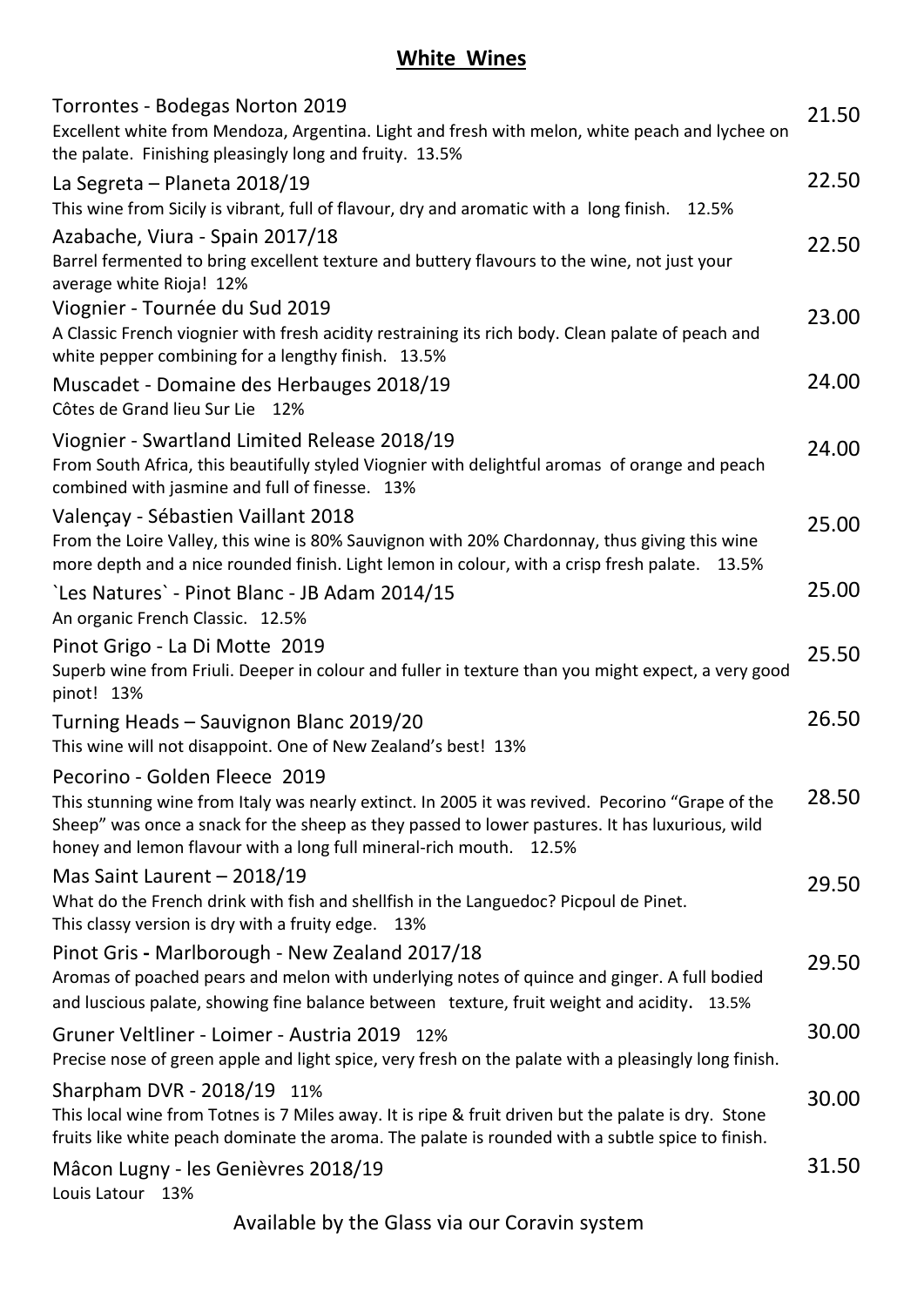## White Wines

| Thelema - Sauvignon Blanc 2019/20                                                                                                                                                         |           |       |
|-------------------------------------------------------------------------------------------------------------------------------------------------------------------------------------------|-----------|-------|
| Thelema mountain vineyards in the Stellenbosch region of South Africa. This boutique winery<br>produces probably the best Sauvignon Blanc coming out of South Africa. Exceptionally clean |           | 31.50 |
| tasting with classic citrus fruit. 13.5%                                                                                                                                                  |           |       |
| Albariño - Lusco - 2019 12.5%                                                                                                                                                             |           | 32.50 |
| From the coolest part of Rias Baíxas, this wine bursts with juicy Albariño character: pear, citrus                                                                                        |           |       |
| fruit, musky perfume and hints of mineral and spice. Clean, intense and very long on the palate.                                                                                          |           |       |
| Château Lestrille Capmartin 2016/17 13.5%                                                                                                                                                 |           |       |
| This is a wonderfully intense, exotic blend of 65% Sauvignon Gris, 25% Sauvignon Blanc and 10%                                                                                            |           | 35.00 |
| Semillon. The wine's mineral, exotic nose is complemented by ripe citrus flavours. A real                                                                                                 |           |       |
| wonder!                                                                                                                                                                                   |           |       |
| Saint Véran - Domaine Luquet - 2018/19                                                                                                                                                    |           |       |
| Produced by one of the finest growers in St Veran. Wonderfully structured, showing great fruit                                                                                            |           | 36.00 |
| with lovely toasty flavours and a citrus aftertaste, well balanced and full bodied.                                                                                                       | 13%       |       |
| Gavi di Gavi - La Meirana 2018/19                                                                                                                                                         |           |       |
| This is one of the best wines coming out of the Piemonte area of Italy. On the palate the wine is                                                                                         |           | 36.50 |
| dry and elegant with a great finish. A Bit more to it than the usual Gavi.                                                                                                                | 12.5%     |       |
| Etna Bianco - Sicily 2017/18                                                                                                                                                              |           |       |
| Made with native grapes Carricante and Catarratto which grow on the volcanic slopes of Mount                                                                                              |           |       |
| Etna. The lava soils add a distinctive mineral note. A bright gold in colour with notes of apple,                                                                                         |           | 37.50 |
| white peach, pear and star anise. Very fresh on the finish from a crisp, citrus acidity and a smoky                                                                                       |           |       |
| mineral note. 13%                                                                                                                                                                         |           |       |
| Orvieto Classico, - Castello della Sala 2018/19                                                                                                                                           |           |       |
| Fresh and light, this wonderful well-balanced wine from the Antinori                                                                                                                      |           | 38.00 |
| stable. Not your run of the mill Italian white.<br>12%                                                                                                                                    |           |       |
| Savennières 'Le Moulin de Gué' 2018                                                                                                                                                       |           |       |
| Savennieres as an appellation in Loire. A rich yet dry white infused with the distinctive mineral                                                                                         |           | 39.50 |
| characteristic of Savennières wines. The creamy texture is beautifully balanced through to a                                                                                              |           |       |
| lovely long saline finish. 'A legendary Vintage' 14.5%                                                                                                                                    |           |       |
| Sancerre – Merlin Cherrier 2018/19                                                                                                                                                        |           | 39.50 |
| A great wine with lots of layers, elegance and different flavours. 13%                                                                                                                    |           |       |
|                                                                                                                                                                                           |           |       |
| Greco Di Tufo 2019                                                                                                                                                                        |           | 40.00 |
| A rich and powerfully Italian wine. Aromatic nose reminiscent of apricot, apple and peach fruits.                                                                                         |           |       |
| It is full bodied and well balanced with a refreshing minerality. 12.5%                                                                                                                   |           |       |
| <b>Chablis</b>                                                                                                                                                                            |           |       |
| Saint Claire - Organic - Jean Marc Brocard 2018 12.5%                                                                                                                                     | (classic) | 42.50 |
| Saint Claire - Old Vines - Organic - Jean Marc Brocard 2018 12.5%                                                                                                                         | (rich)    | 45.50 |
| Boissonneuse - Julien Brocard - 2017 - Biodynamic 12%                                                                                                                                     | (mineral) | 49.50 |
| 1er Crû Fourchaume - Jean Marc Brocard 2018 12.5%                                                                                                                                         | (oaked)   | 55.00 |
| Montmain 1er Crû - Jean Marc Brocard 2017 12.5%                                                                                                                                           | (earthy)  | 65.00 |
|                                                                                                                                                                                           |           |       |
| Rully Blanc - Henri De Villamont 2014                                                                                                                                                     |           | 42.50 |
| One of our great finds from last year. This excellent producer from France. Ripe apricot and<br>apple aromas, firm with a medium bodied palate. 12.5%                                     |           |       |
| The stunning 2012 Vintage                                                                                                                                                                 |           | 60.00 |
|                                                                                                                                                                                           |           |       |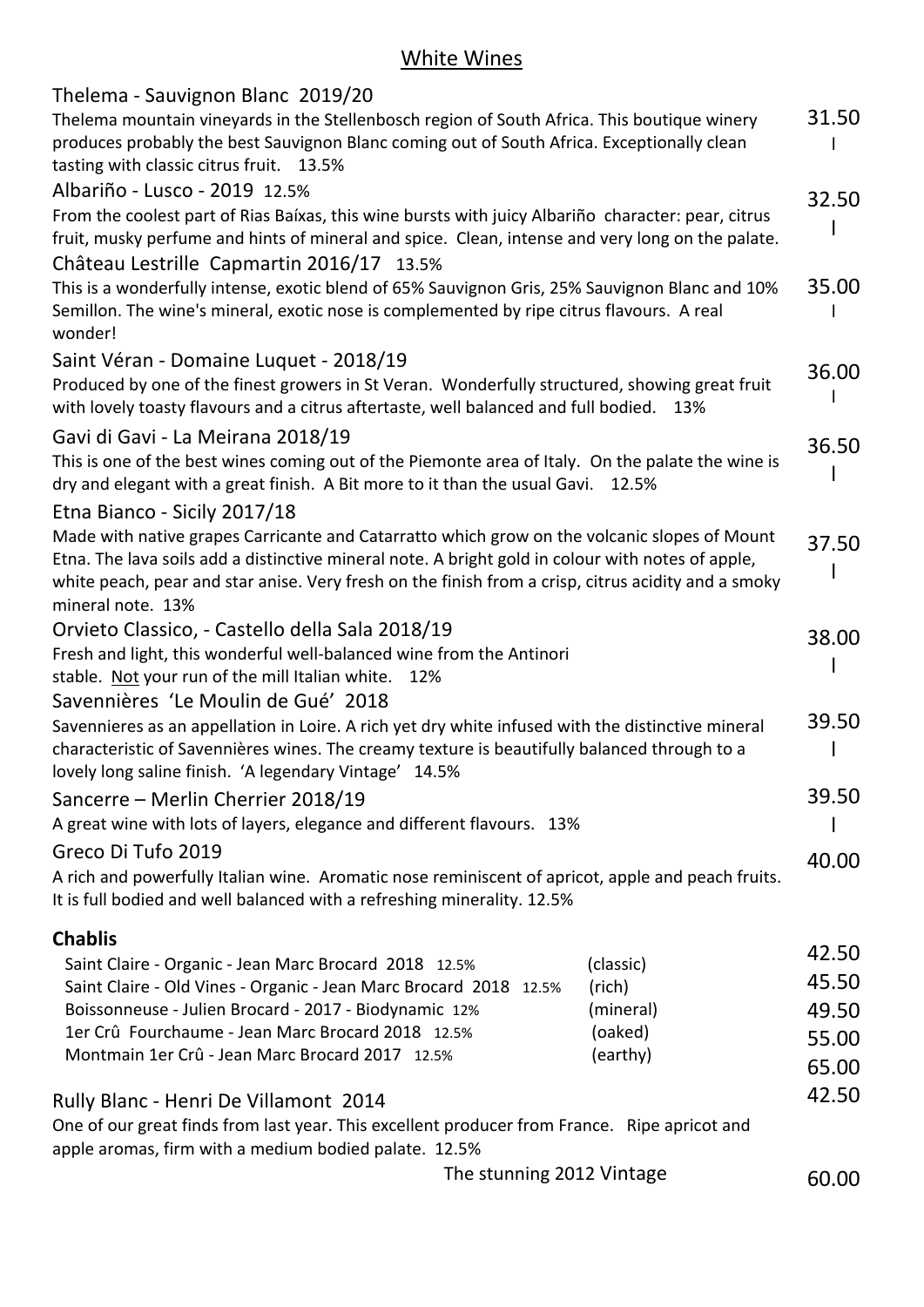| J B Adam Riesling Réserve 2017<br>A beautifully balanced wine from this very successful Alsace vineyard. It has a wealth of fruit<br>but still dry. Excellent for seafood with an asian/oriental touch. 13%                                                                                                                                                                                                                                                                                                                                                | 47.50  |
|------------------------------------------------------------------------------------------------------------------------------------------------------------------------------------------------------------------------------------------------------------------------------------------------------------------------------------------------------------------------------------------------------------------------------------------------------------------------------------------------------------------------------------------------------------|--------|
| Planeta - Chardonnay 2018/19<br>The winery of Sicily producing one of the most sought after chardonnays in Italy. Nearly always<br>an allocated supply, the Planeta Family reliably produces this warm, powerful stunning wine<br>from the estates in Sambuca and Menfi. We also use their Olive Oil ! 13.5%                                                                                                                                                                                                                                               | 55.00  |
| Hamilton Russell - Chardonnay 2018/19<br>Tremendous stuff, produced by a man with a passion for wine. A rich, fruity mouthful and<br>probably the best Chardonnay in South Africa. The vineyards are behind the seaside resort of<br>Hermanus. Great for whale watching! 13.5%                                                                                                                                                                                                                                                                             | 62.50  |
| St Aubin - La Pucelle - Domaine Roux 2017<br>Domaine Roux is a family-run business based in the hills of St-Aubin. We found this on a recent<br>trip there in Nov. An absolute Burgundian Classic. 13%                                                                                                                                                                                                                                                                                                                                                     | 65.00  |
| Cigalus - Gérard Bertrand 2017<br>An intense wine, full, rich and silky on the palate with vanilla, lightly toasted oak and buttery<br>nuances layered with aromatic tropical fruits. Great length, which is lively and fresh. 14.5%                                                                                                                                                                                                                                                                                                                       | 65.00  |
| Auxey - Duresses - Ch de Citeaux 2017<br>Grows adjacent to the famous Meursault vines, it has excellent depth and a nutty rich palate.<br>Cool vineyard, Warm vintage. Great Combo! 13%                                                                                                                                                                                                                                                                                                                                                                    | 75.00  |
| Meursault - Les Grands Charrons - Ch de Citeaux 2018/19<br>A decadent style of Meursault, with plenty of creamy-rich peach fruit, Notes of grilled nuts, and<br>a full-bodied palate. It is all held together by a lovely streak of lemony acidity, which brings focus<br>and finesse. 13%                                                                                                                                                                                                                                                                 | 85.00  |
| Trimbach - Riesling Cuvée Frédéric Emile 2011/12<br>Very attractive already, quite powerful nose. Full bodied wine with intensity, depth and beautiful<br>mineral flavour. Rich, ripe acidity in the palate. Great personality and finesse 14% This wine is<br>found in every Michelin star restaurant in France.                                                                                                                                                                                                                                          | 85.00  |
| Chassagne Montrachet 1er Cru - Domaine Marc Morey 2015<br>This wine from the `En Virondot` vineyard is rich with the aroma of honey, acacia flowers and<br>almonds. It is produced from some of the oldest Chardonnay vines of the domaine. The intensity<br>of the fruit is matched by the wine's subtle acidity and the roundness of bottle maturity. Super<br>balance of acidity and fruit, excellent fruit coming through buttery soft textures on the palate.<br>Available via the coravin as a 125ml and this is something to spend time over. 13.5% | 135.00 |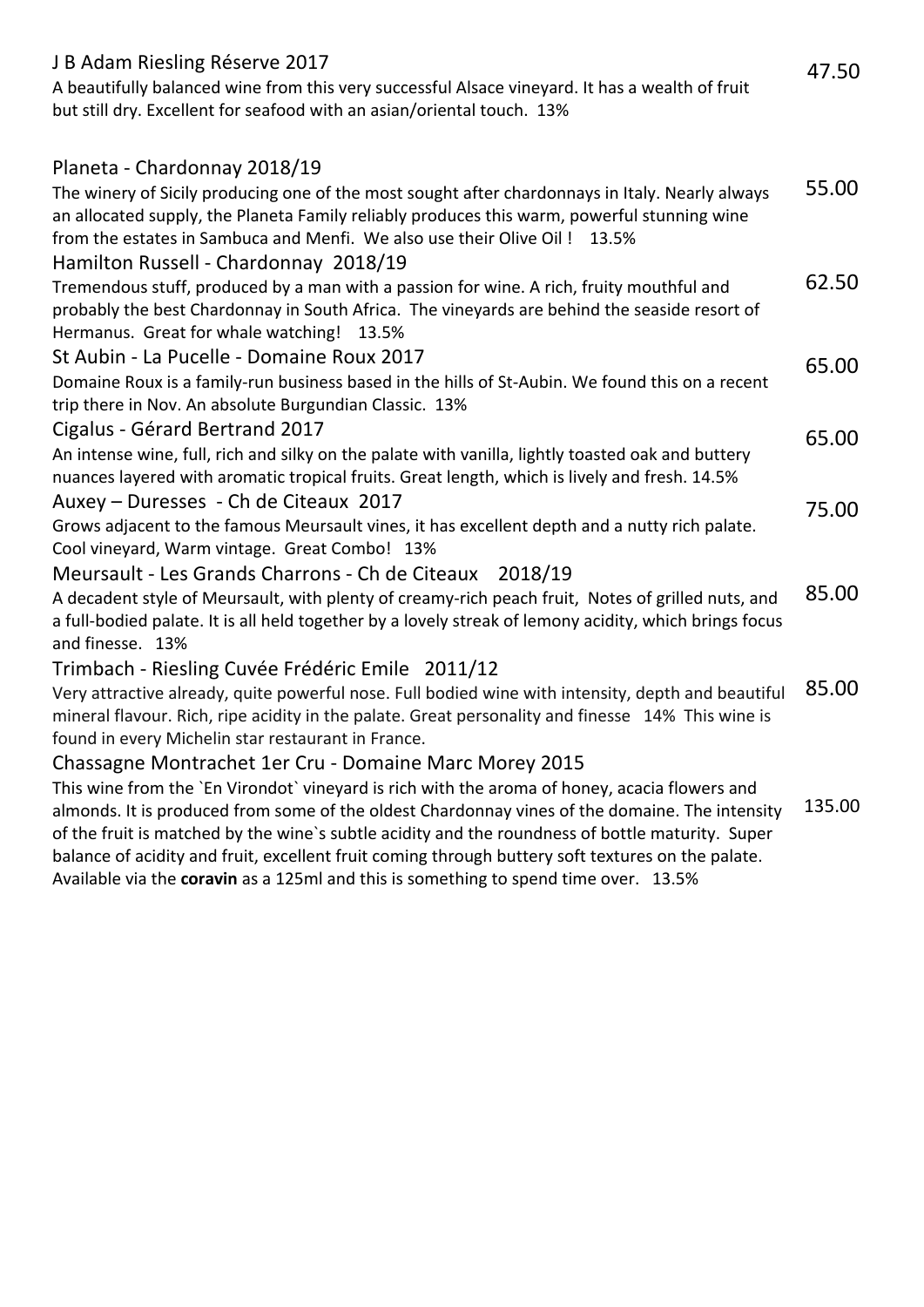| <b>Sparkling Wine</b> |
|-----------------------|
|-----------------------|

| Piquepoul (Off-Dry) 12%                                         | 35.00 |
|-----------------------------------------------------------------|-------|
| <b>Crément</b> (Forget Prosecco, this is the next BEST THING!!) |       |
| Rosé - (Dry with Strawberry finish) 12.5%                       | 37.50 |
| De Loire (Med-Dry with notes of baked apples) 12%               | 35.00 |
| De Alsace (Bone dry & rounded) 12%                              | 35.00 |
| De Limoux (Dry & fresh with a zesty floral finish) 12.5%        | 35.00 |
| De Bourgogne (Dry with a subtle brioche note to finish) 12%     | 35.00 |
| De Jura (Sophisticated & fresh) 12%                             | 35.00 |
| <b>Cava</b> 11.5%                                               |       |
| Vilarnau Brut                                                   | 30.00 |
| Magnum Vilarnau Brut                                            | 60.00 |
| <b>English</b> 12%                                              |       |
| <b>Brut</b>                                                     | 55.00 |
| Rose                                                            | 60.00 |
| Prosecco 11.5%                                                  |       |
| Rivamonte 7                                                     | 30.00 |
| Available by the Glass via our Coravin system                   |       |

#### **Red Wines**

| Minervois - Chateau Millegrand - France 2017/18                                                                                                                                                   |       |
|---------------------------------------------------------------------------------------------------------------------------------------------------------------------------------------------------|-------|
| Rich and full bodied blend of Syrah, Grenache, Carignan and Mourvedre from the Languedoc. Hints of<br>pepper and spice mixed with generous amounts of cherries and cassis and soft tannins. 13.5% | 25.50 |
| Merlot - Laibach 2017/18                                                                                                                                                                          |       |
| Superbly smooth and fruity wine from Stellenbosch. Crafted by a lover of Pomerol, this is one of the most<br>complex Merlot's from South Africa. 14%                                              | 28.50 |
| Bordeaux Blend - Chateau des Gravières 2016/17                                                                                                                                                    |       |
| 80% Merlot & 20% Cabernet Sauvignon make up this classic Bordeaux, it's wonderfully rich with a<br>firm texture and nice long finish. 13%                                                         | 28.50 |
| Shiraz - Pauletts Polish Hill River 2016/17                                                                                                                                                       |       |
| This is a luscious Clare Valley Shiraz. Spice, jammy fruits and chocolate exude from the glass leading to a<br>real punchy palate and a long, layered finish. 14.5%                               | 30.00 |
| Pinot Noir- Coopers Creek 2016/17                                                                                                                                                                 |       |
| A Marlborough Pinot of the freshest and fruitiest kind. Ripe black cherries are abundant throughout with                                                                                          | 31.50 |
| minimal tannin and a touch of very subtle oak. 14%                                                                                                                                                |       |
| Rioja - Beronia - Mazuelo 2014                                                                                                                                                                    |       |
| Spicy, fruity and smooth; this Rioja has great depth and is a wonderful example of one of the world's<br>most popular wines. 13.5%                                                                | 32.50 |
| Fleurie - Domaine du Haute-Poncie - Tranchard 2018                                                                                                                                                |       |
| A dazzlingly good expression of the Gamay grape from the Poncié vineyards just outside the town of                                                                                                | 35.00 |
| Fleurie. Silky, delicate and elegant - delicious ! 13.5%                                                                                                                                          |       |
| Lirac - Domaine des Carabiniers - France 2018 13%                                                                                                                                                 |       |
| This biodynamic Lirac has a purity of fruit characteristic of the region (Rhone) with notes of spices,                                                                                            | 36.00 |
| liquorice and garrigue. A heady, powerful and hearty wine. If you like Malbec, try this!                                                                                                          |       |
| Valpolicella Ripasso - Allegrini Corte Giara 2018/19                                                                                                                                              |       |
| A smooth and vivacious Italian classic. Plump red fruits combine delicately with spiced herb flavours                                                                                             | 36.00 |
| creating a full, satisfying and balanced finish. 13.5%                                                                                                                                            |       |
| Côte de Beaune Villages - Roches Blanches - Domaine de Vallières 2017                                                                                                                             | 47.50 |
| Traditional style Pinot Noir. Fresh and balanced with heaps of red fruit and a delightful hint of menthol/                                                                                        |       |
| eucalyptus on the finish. 13%                                                                                                                                                                     |       |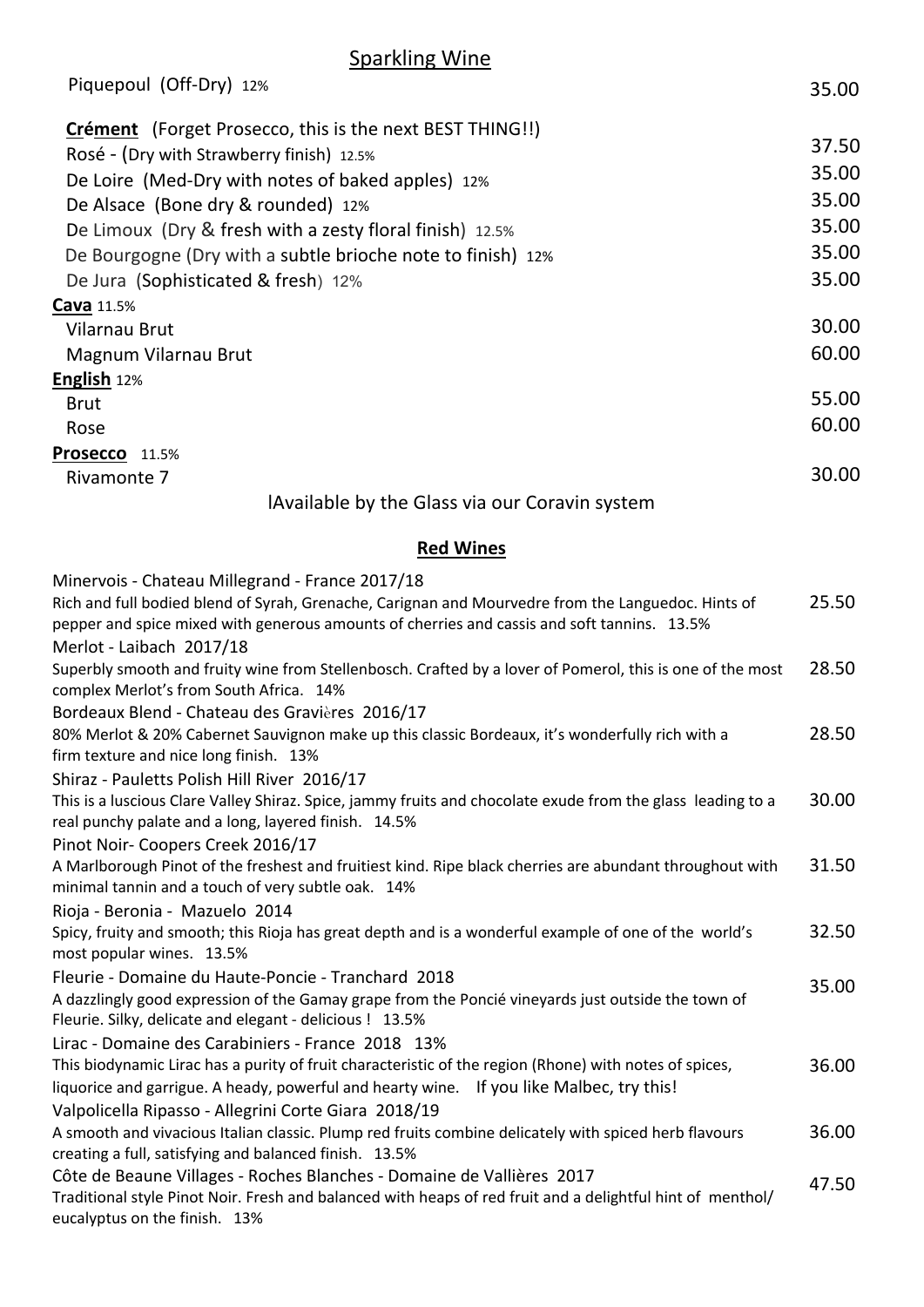| La Rioja Alta Reserva - Vina Ardanza 2009/10<br>The 75th anniversary release of this wine (the 1942 was the first release) which blends Tempranillo with<br>around 20% Garnacha from Ardanza's own vineyard. 13.5%                | 50.00  |
|-----------------------------------------------------------------------------------------------------------------------------------------------------------------------------------------------------------------------------------|--------|
| Barbera d'Alba - Poderi Aldo Conterno 2016<br>45 year old vines produce this concentrated and full bodied Barbera with a touch of classic acidity which<br>accentuates the ripe fruits. 15%                                       | 60.00  |
| Cigalus - Gérard Bertrand 2017<br>Award winning red from the Languedoc, full of rich deep, plummy fruits. Ripe and balanced. 15%                                                                                                  | 65.00  |
| Amarone della Valpolicella - Black Label - Ca' Rugate 2015<br>Intense, concentrated and super rich. Aromas of ripe blueberries, blackberries, cherries and spicy oak<br>lead to a full bodied, balanced and lingering palate. 15% | 85.00  |
| Vosne Romanée - Domaine Jean Tardy et Fils 2012<br>Powerful, velvety Burgundy produced in tiny quantities to ensure its super premium quality. Impeccable<br>in every way! 13%                                                    | 99.50  |
| Domaine Jean Tardy et Fils Nuits-Saint-George 2010<br>An excellent old vines NSG. Succulent berries and a slight herbal note lead to soft full flavoured tannins<br>and an excellent finish. This is powerful Pinot Noir. 13%     | 120.00 |
| Chateau Leoville-Barton, Bordeaux, France 2009<br>Rich, plump, full bodied St Julien with a fine fresh character, excellent balance and good length. A<br>delicious cabernet lead Bordeaux. 13%                                   | 220.00 |

lAvailable by the Glass via our Coravin system

## **Champagne**

| 50.00  |
|--------|
| 55.00  |
| 60.00  |
|        |
| 65.00  |
| 100.00 |
| 70.00  |
| 135.00 |
|        |
| 85.00  |
| 180.00 |
|        |
| 65.00  |
| 150.00 |
|        |